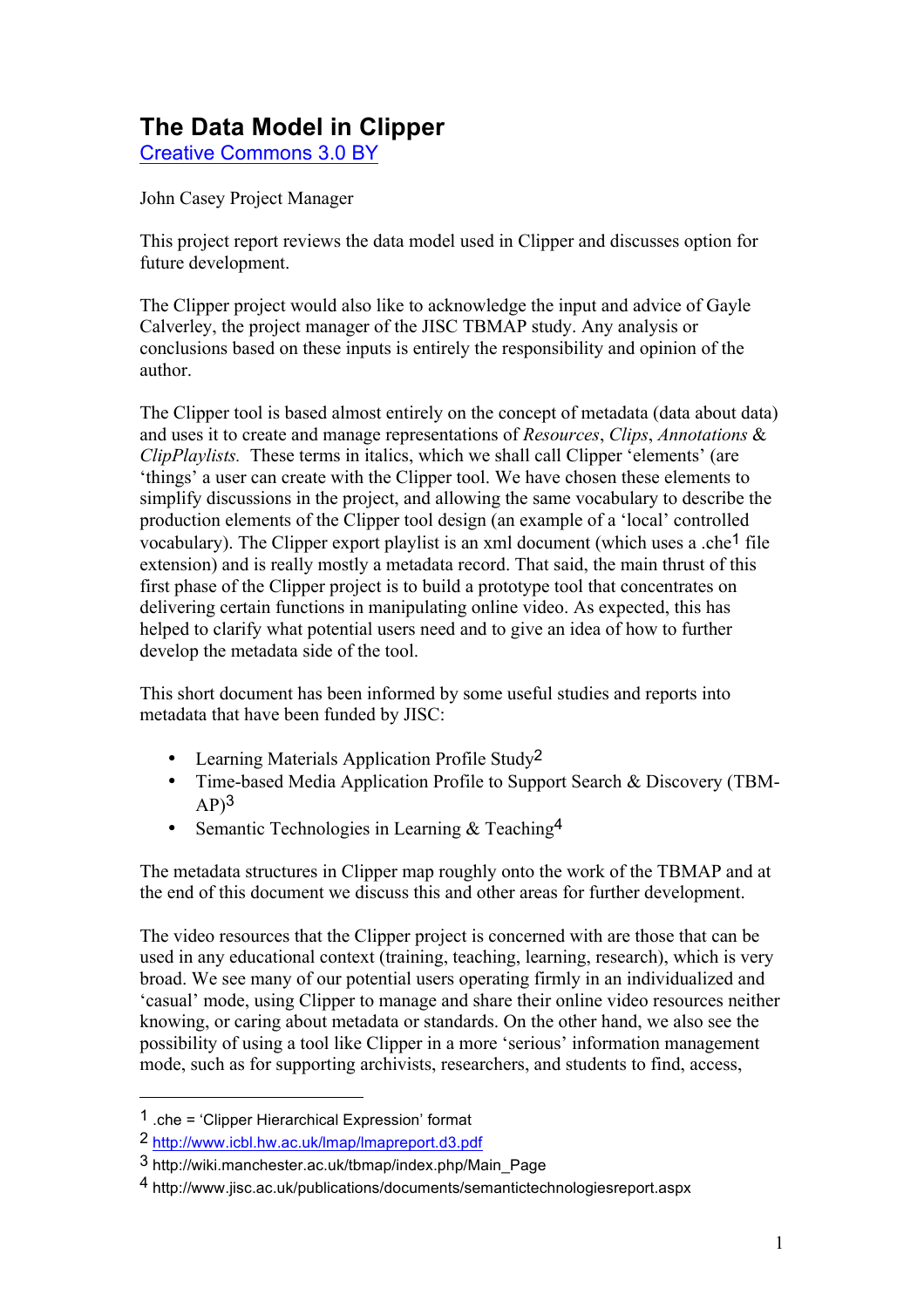create and share their Clips and Annotations. A study by the Cancore5 metadata project in Canada nicely describes these apparently contradictory requirements for metadata indicating that they:

- present a highly simplified, "kernel" for those wishing to work with only very basic metadata records.
- accommodate a high level of complexity in terms of element structure and semantics, but which enable, not impose, complexity.

So, what do we do? Here is a brief summary of where we are up to in our thinking:

- The Cancore approach seems a sensible way to go, i.e. offer a lightweight metadata framework but with the possibility of accessing more complex or specialized facilities<sup>6</sup>. Further development of Clipper should accommodate this.
- Use automated metadata creation<sup>7</sup> to gather available information even if it results in fields populated with "Put your description here" or "Untitled Clip".
- Understand and allow for the fact that different people and automatic agents may well share metadata creation over time (ref only needed here ).
- Never force a user fill in a metadata field (they have to want to). Allow users to go back and edit if they need to(an automatically generated unique identifier for each Clipper element/item is the backstop in Clipper).
- Understand that there is a considerable amount of visual and spatial 'metadata' available to a user of a tool like Clipper, that should not be discounted.
- Use the existing system info/metadata architecture as much as possible. For instance there can be lot of metadata in the video file (depending on the original encoding) as well as the file name and location. The spread of the Adobe Flash format makes this easier.
- Explore using Adobe XMP (Extensible Metadata Platform) further for embedded metadata8
- Seek to inform the work in Clipper with the JISC Semtech report (http://www.semtech.ecs.soton.ac.uk), particularly in the area of 'soft' semantic technologies.
- Metadata will need to be embedded in the Clipper.che document for transport.
- Seek to align the work of Clipper with the work of the W3C Media fragments Group.9 10 11 [Note: in Clipper the Annotations created by users are neither

 $\overline{a}$ 

<sup>5</sup> http://www.cancore.ca/betterlom.html

 $6$  It's worth noting this approach has been adopted by the UK Jorum learning object repository project in the light of experience and user feedback

<sup>&</sup>lt;sup>7</sup> The JISC LMAP report points out that a lot of metadata is already generated by systems (such as cameras) and it makes sense to at least store it for further use

<sup>8</sup> Here is a useful intro to XMP http://www.adobe.com/products/xmp/overview.html and here is a good presentation about XMP and relations to RDF http://www.linkarchy.com/XMP-Presentation.pdf

<sup>9</sup> See http://www.w3.org/2008/01/media-fragments-wg.html

<sup>10</sup> Interestingly, the W3C seem to be making use of XMP – here they describe using it as a 'pivotal vocabulary' http://www.w3.org/2008/01/media-fragments-wg.html

<sup>11</sup> It seems likely that the W3C work aimed at creating a 'URL syntax to enable media fragments' will fit into the Clipper tool architecture especially as we are examining using the XMP framework, which is also favoured by the W3C. Although there is likely to be a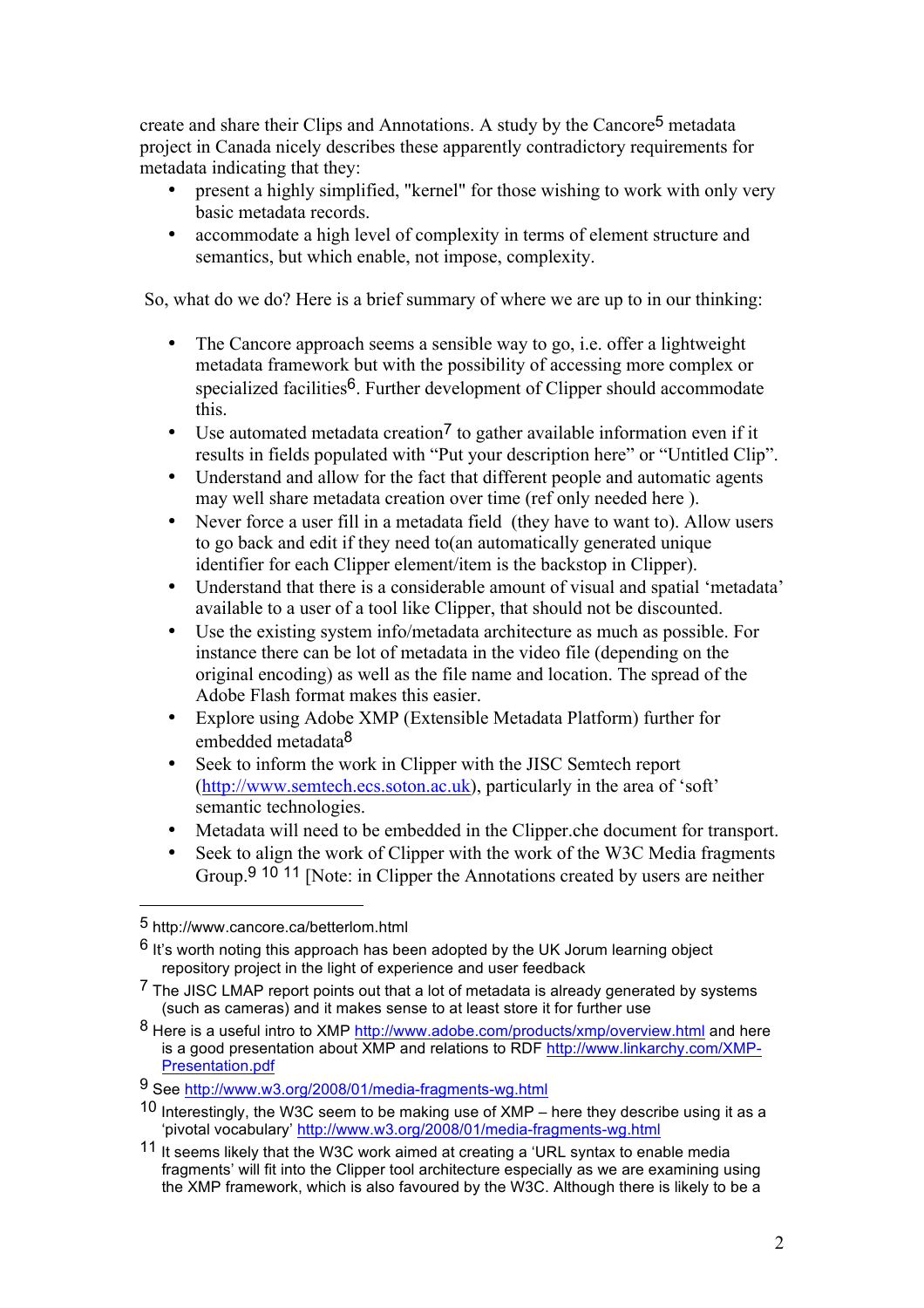subtitles nor timed text so we shall not be looking at the W3C 'Timed Text' project to inform our work'].

One of the issues we face in Clipper, in common with scenarios described in the LMAP report, is that the metadata we are dealing with is brought together from different sources (machines and humans) rather than originating in a single instance of creating a record. So, we are faced with "a set of statements from diverse sources, each describing specific entities or properties" (LMAP p. 37), which we will need to collect together and transport in the Clipper.che document.

In connection with automated metadata generation we have taken the approach that there is lots of 'free' metadata that already exists inside and around the resources we are dealing with. Part of this is inspired by the work of the Information Retrieval research community, for instance the idea of using the common internal structures of resources to identify and produce metadata 'on the fly' to assist with searching and retrieval12. This approach was also raised and discussed at the CETIS JISC conference in 200813 in the context of Open Educational Resources.

So, we might characterize the kind of approaches that a tool like Clipper should aim to support as a mix of:

- Very basic lightweight metadata (the current approach)
- The canonical model of professional cataloguers and metadata standards
- Personal tagging as epitomized in folksonomies
- Shared metadata creation over time by humans and machines
- Automated.

 $\overline{a}$ 

The trick is, as Cancore points out<sup>14</sup> to choose the right metadata regime to fit your needs and means and not be bound by them. It's a question of choosing the right tools from your information toolbox, and recognizing that there is more than one tool in the box!

# **Clipper Information Model and XML Data Structure**

There is one Clipper XML document; *clipper.che*, which is used for export and import. This contains information about the Resources, Clips and Annotations that combine to make up a ClipPlaylist. As this is a very short project whose final output will be a working prototype, we are initially working with a very lightweight metadata structure.

time gap before that and HTML 5 appears, a tool like Clipper could and should be built with these developments in mind – to enable later alteration to work with the new standards

<sup>12</sup> See 'Information Retrieval and Structured Documents' by Yves Chiaramella in *Lectures on Information Retrieval* (Third European Summer-School, ESSIR 2000 Varenna, Italy, September 11–15, 2000) Edited by Maristella Agosti, Fabio Crestani, Gabriella Pasi, Springer Berlin / Heidelberg (2001) ISBN 978-3-540-41933-4

<sup>13</sup> http://blogs.cetis.ac.uk/johnr/2008/12/08/open-educational-resources-metadata-and-selfdescription/

<sup>14</sup> http://www.cancore.ca/betterlom.html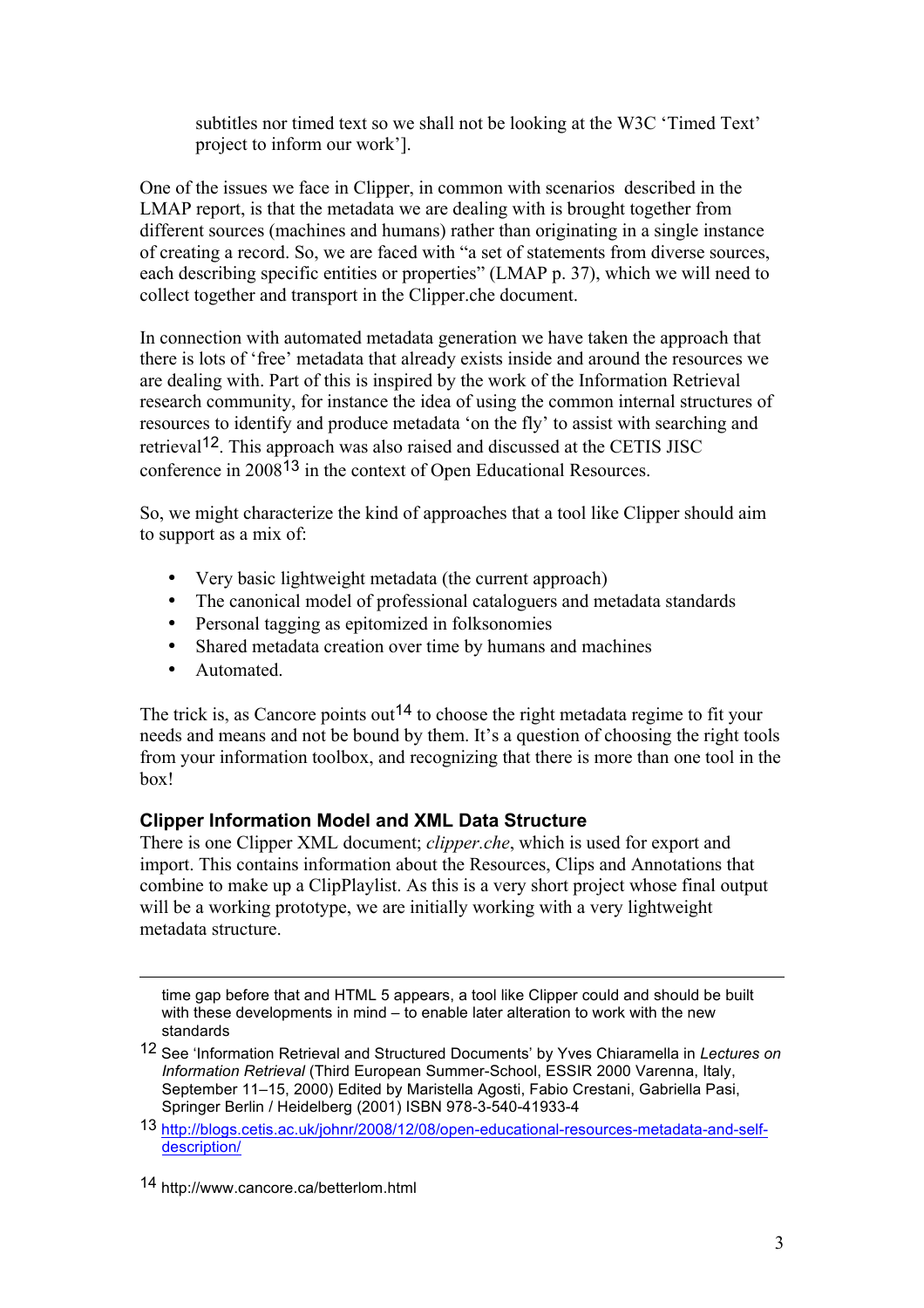In the Clipper application, when a Clipper element is created (*Resource, Clip, Annotation, ClipPlaylist*) a set of Properties (or metadata) are created for each element and stored in the database (they constitute metadata schema, initially very loosely based on the Dublin Core standard and MPEG 7). These Property fields are automatically generated and where possible automatically populated with data (that the system has access to). The Properties are also offered to the user to edit and finally stored back in the SQL database within Adobe AIR. The Clipper wireframe prototypes document illustrates the proposed Properties interfaces.

The initial Clipper metadata schema is as follows below, the indents show a parentchild relationship between the Clipper elements along these lines; Resource>Clip>Annotation. Note: 'auto' indicates that the values are generated automatically 'Date created/last modified' refers to the metadata record

### **Resource**

- Title for the Resource auto from the last part of the URI or Path, but the user can edit
- Description auto but user can edit
- Duration auto from query of .fly file properties/metadata
- Original & Local Addresses auto from system
- Date created/last modified auto from system (useful for version control)
- Resource Identifier auto (Number)

### **Clip**

- Title for the Clip auto/user generated<br>• In and Out points for the clip auto from
- In and Out points for the clip auto from the user set in/out points with reference to the duration of the parent resource but user can edit
- Description auto but user can edit
- Duration auto from subtraction of the Invalue from the Out value
- Date created/last modified auto from system (useful for version control)
- Clip Identifier (Number)

### **Annotation**

- Title for the Annotation auto/user generated
- Insert Point auto from the time code at insertion
- Description auto but user can edit
- Date created/last modified auto from system (useful for version control)
- Annotation Identifier auto (Number)

### **ClipPlaylists**

A Clipper.che document is created when a user decides to export a ClipPlaylist from Clipper. This document carries all the information needed to recreate the content of a ClipPlaylist for another user of Clipper. This means that the Properties (metadata) for the parent Resources and their selected child Clips are included as well as those of the Annotations that are attached to each Clip. Note: The actual text for each annotation is also included in the Clipper.che document.

The ClipPlaylist also has its own Properties: **ClipPlaylist**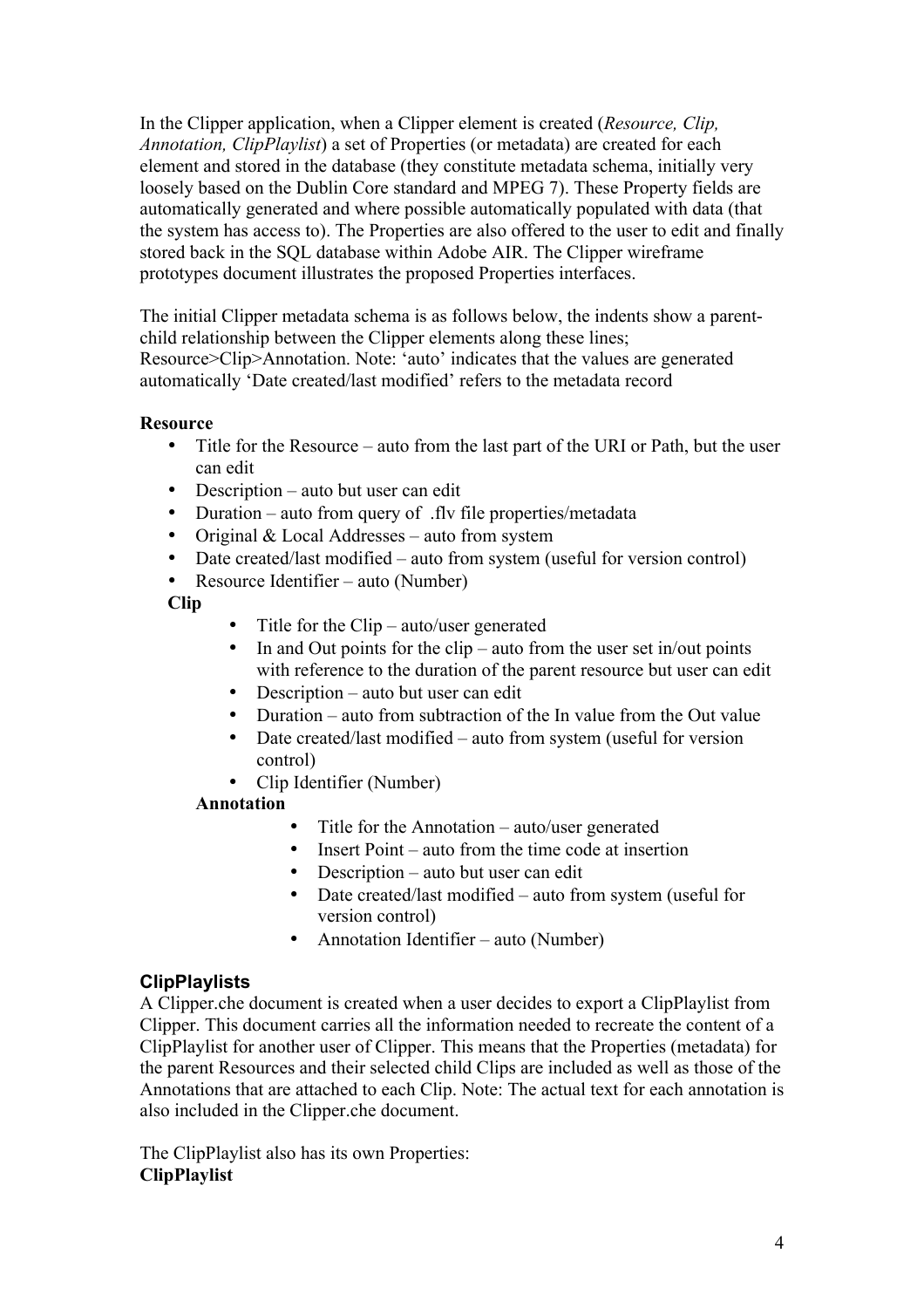- Title auto/user generated
- Duration auto from the sum of the duration of the constituent Clips
- Description auto/user generated
- Date created/last modified auto from system (useful for version control)
- Clip Playlist Identifier auto (Number)

Note: once a Clip (and its annotations) is included in a ClipPlaylist it cannot be edited. This is to prevent recursive actions that might result in infinite loops and breaks etc especially when referencing parent elements in Clipper that also might have been deleted or modified by the user since the ClipPlaylist was created.

### **XML Structure**

A Typical Clipper.che document structure is shown below with the properties in a 'collapsed view' (without the constituent metadata for the Clipper elements). Note the multiple annotations in Clip 2 of Resource 1 and that Clip 1 in Resource 2 has no Annotations.

Declarations etc ClipPlaylist Resource 1 Clip 1 Annotation 1 Annotation Text Clip 2 Annotation 1 Annotation 1 Text Annotation 2 Annotation 2 Text Annotation 3 Annotation 3 Text Clip 3 Annotation 1 Annotation1 Text Resource 2 Clip 1 Resource 3 Clip 1 Annotation 1 Annotation 1 Text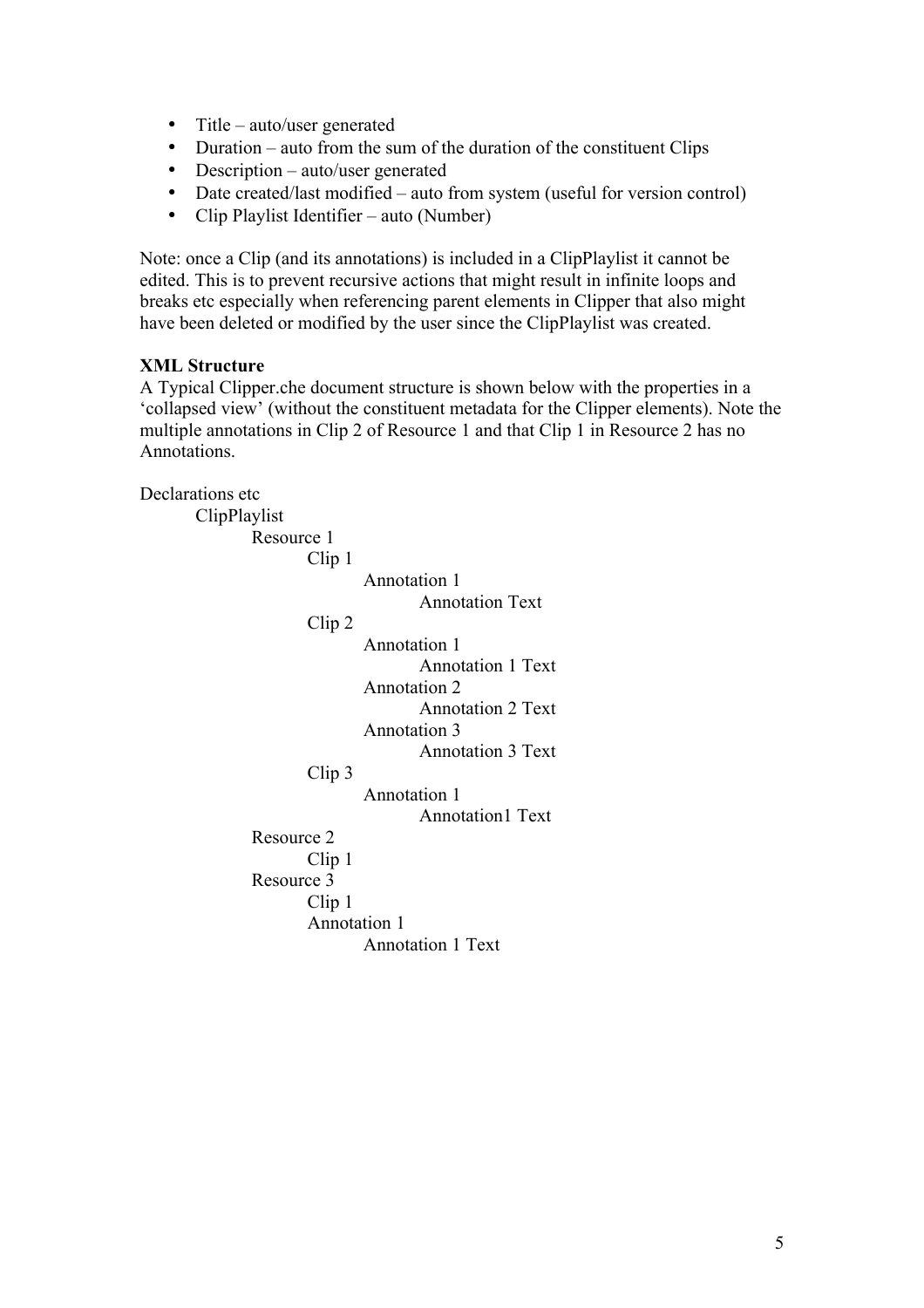# **Mapping the Clipper Data Model to demonstrate alignment with TBMAP FRBR approach**

Here is an overview of the FRBR approach by way of introduction<sup>15</sup>, from the IFLA (International Federation of Library Associations and Institutions) final report on FRBR (Functional Requirements for Bibliographic Records):

"The entities defined as *work* (a distinct intellectual or artistic creation) and *expression*  (the intellectual or artistic realization of a *work*) reflect intellectual or artistic content. The entities defined as *manifestation* (the physical embodiment of an *expression* of a *work*) and *item* (a single exemplar of a *manifestation*), on the other hand, reflect physical form."

And basically they are not all 1-1 relationships, e.g. one artistic concept can be expressed in more than one way to give expression more than once that look different, giving lots of manifestations), and finally you can have the same content in several formats (item) etc:

"The relationships depicted …. indicate that a *work* may be realized through one or more than one *expression* …. An *expression*, on the other hand, is the realization of one and only one *work*. An *expression* may be embodied in one or more than one *manifestation*; likewise a *manifestation* may embody one or more than one *expression*. A *manifestation*, in turn, may be exemplified by one or more than one *item*; but an *item* may exemplify one and only one *manifestation*."

Here is a useful summary of the four concepts:

- **1. Work (**a distinct intellectual or artistic creation**)**
- **2. Expression (**the intellectual or artistic realization of a *work***)**
- **3. Manifestation (**the physical embodiment of an *expression* of a *work***)**
- **4. Item (**a single exemplar of a *manifestation***)**

### **A Real World Example**16

Taking the film Jules and Jim as an example, the concept of the film is a distinct **Work** - it can have different **Expressions** such as the original French version and the version with English subtitles added, which are considered two separate **Expressions** – or realisations - of that same **Work**. Similarly an original version and a "director's cut" might be considered two different **Expressions** of the same **Work**. Any intentional change in content signals the existence of a new **Expression, as long as they hold true to the original concept that defines the Work**.

And for any one of those **Expressions**, releases in the form of e.g. a 35mm film, a VHS video cassette, a DVD, a stream in Windows Media Format, and a downloadable QuickTime form would be considered five distinct **Manifestations** embodiments - of that **Expression** - as long as the content in each case remained the same.

 $\overline{a}$ 

<sup>15</sup> This taken from the TBMAP project

<sup>16</sup> http://wiki.manchester.ac.uk/tbmap/index.php/ModelOverview#FRBR\_.26\_Moving\_Images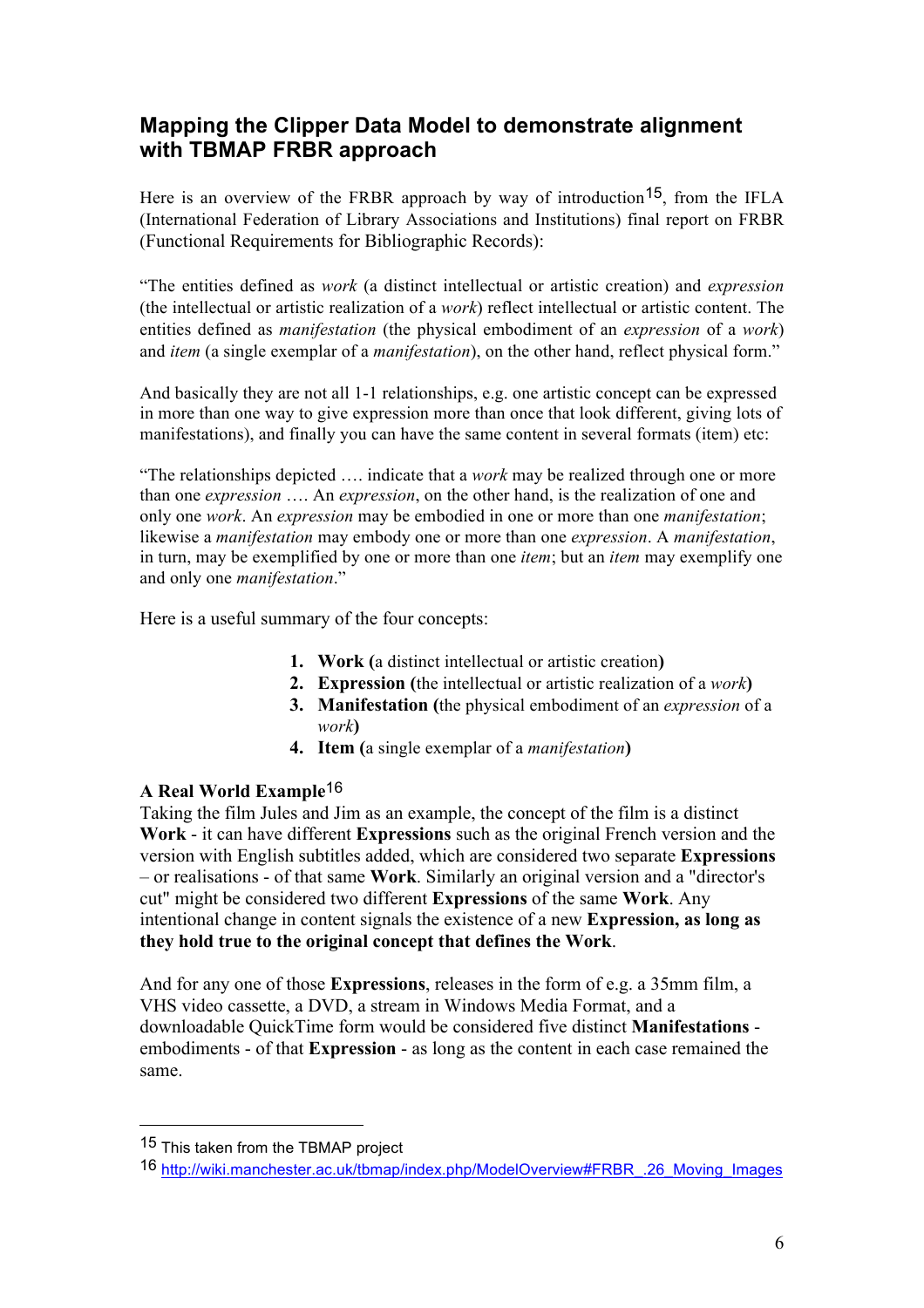Finally, individual copies - concrete instances - of those forms are considered separate **Items** (e.g. the two different copies of the 35mm film held in two different film archives, or the copy of the DVD in a library as distinct from the copy purchased by an individual).

## **Mapping the Clipper Data Model to the TBMAP**

The terms and figures in brackets refer to the TBMAP 'Description Set Profile' and this mapping is provisional<sup>17</sup>.

Note: One thing that this comparison has raised for future attention is the tricky question of dates – in our case the need to distinguish between the date of creation and changes to the properties/metadata record about a Clipper element and the date of creation and changes to a Clipper element itself e.g. a change to a Clip 'in point'. In the next version of Clipper we need to provide extra metadata for the Clipper element creation/alteration date and separate the metadata creation/alteration date information into a separate meta-metadata section. Other points for attention are identified below.

### Clipper '**Resource'** properties mapped to TBMAP

A Clipper Resource from the TBMAP perspective might be viewed as an Expression of a Work.

- Title for the Resource auto from the last part of the URI or Path, but the user can edit (1.3.5 Expression Title – and would normally be the same as the Work)
- Description auto but user can edit (1.2.5 Work: Abstract)
- Duration auto from query of .fly file properties/metadata (Expression: Duration 1.3.13)
- Original Addresses auto from system (1.3.3 Expression Identifier this assumes that original address is a reference to where the Expression is stored)
- Date created/last modified auto from system, useful for version control, this refers to the date of the creation of the metadata about the Resource (meta metadata).
- Date created/last modified auto from system, useful for version control, this refers to the date of the creation/alteration of the Clipper element itself (1.3.9 Expression: Date Created.
- Resource Identifier auto a number a local identifier in the Clipper tool, (1.3.3 Expression Identifier. This can be defined in a separate statement from the address above)

### Clipper **'Clip'** properties mapped to TBMAP

 $\overline{a}$ 

A Clip from the TBMAP perspective might be viewed as a shorter Expression of the whole Work from which the 'parent expression' is drawn.

- Title for the Clip auto/user generated  $(1.3.5 \text{ Expression: Title})$
- In and Out points for the clip auto from the user set in/out points with reference to the duration of the parent resource  $(1.3.14)$

<sup>17</sup> http://wiki.manchester.ac.uk/tbmap/index.php/DescriptionSetProfile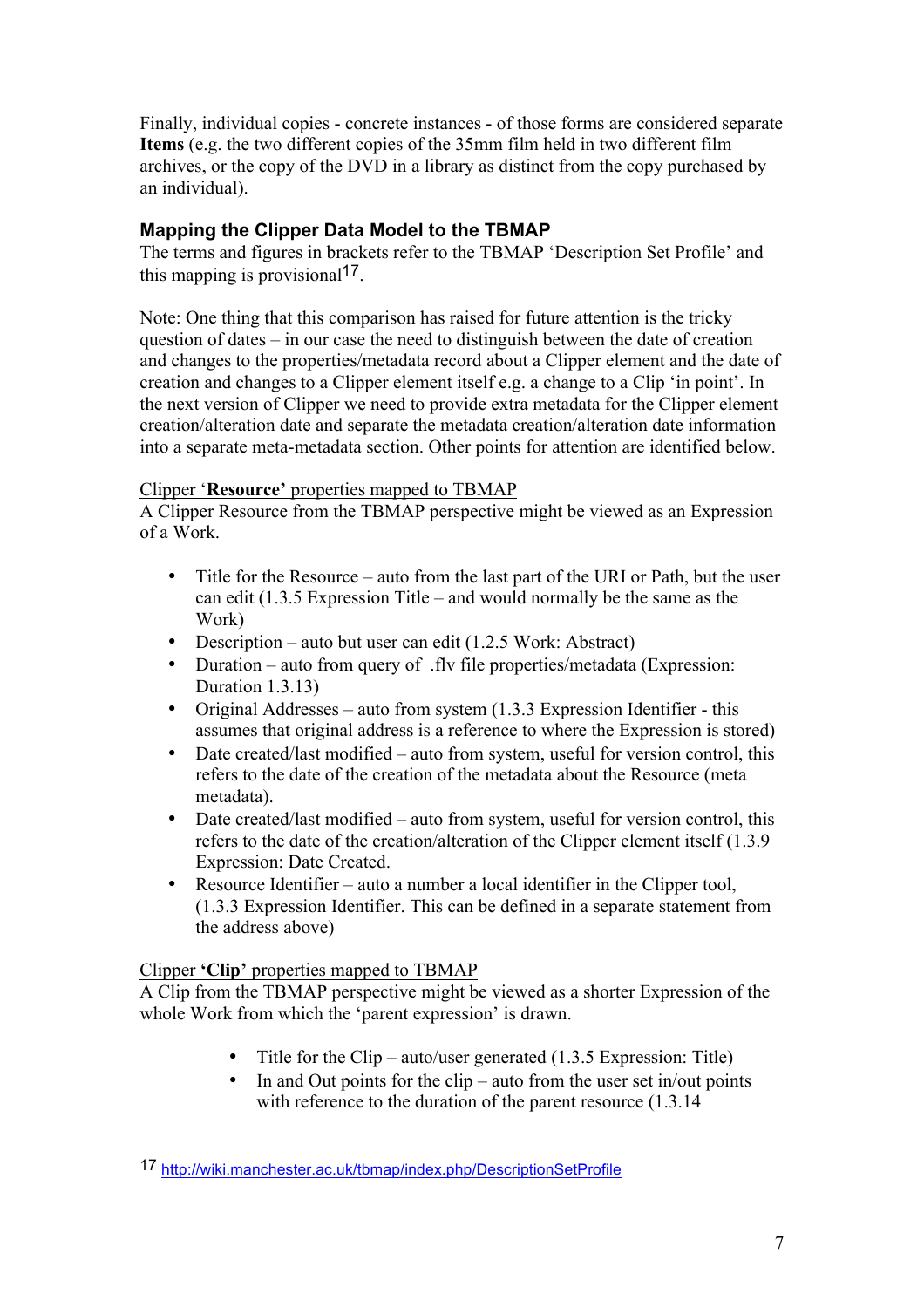Expression: Extract Start Time & 1.3.15 Expression: Extract End Time)

- Description auto but user can edit (1.3.6 Expression: Description)
- Duration auto from subtraction of the Invalue from the Out value, (Expression: Duration 1.3.13)
- Date created/last modified auto from system, useful for version control, this refers to the date of the creation of the metadata about the Resource (meta metadata).
- Date created/last modified auto from system, useful for version control, this refers to the date of the creation/alteration of the Clipper element itself (1.3.9 Expression: Date Created.
- Clip Identifier auto a number (1.3.3 Expression: Identifier)
- N.B. Development note (Needs a TBMAP property 1.3.21.4 Is Extract Of, to identify relationship with the parent Resource)

### Clipper **'Annotation'** properties mapped to TBMAP

An Annotation of a Clip, from the TBMAP perspective might be viewed as a 'is summarization of' the Expression of the Work constituted by the Clip (1.3.21.8 Is Summarization Of). So, the metadata record for the annotation assumes the annotation to be an expression in its own right.

- Title for the Annotation auto/user generated (1.3.5 Expression: Title)
- Insert Point auto from the time code at insertion (1.3.14 Expression: Extract Start Time), probably easiest to automatically create a Extract End time, say 0.1 secs from the start to provide a duration the metadata can handle
- Date created/last modified auto from system, useful for version control, this refers to the date of the creation of the metadata about the Resource (meta metadata).
- Date created/last modified auto from system, useful for version control, this refers to the date of the creation/alteration of the Clipper element itself (1.3.9 Expression: Date Created.
- Annotation Identifier auto a number (1.3.3 Expression: Identifier)
- Development notes (Needs a TBMAP property of 1.3.21.8 Is Summarization Of, to tie annotation to the Clip)

### Clipper **'ClipPlaylist'** properties mapped to TBMAP

N.B. A ClipPlaylist, from the TBMAP perspective, is in itself a new Work.

- Title auto/user generated (1.2.4 Work: Title)
- Duration auto from the sum of the duration of the constituent Clips (Expression: Duration 1.3.13)
- Description auto/user generated (Work: Abstract 1.2.5)
- Date created/last modified auto from system, useful for version control, (1.3.9 Expression: Date Created)
- ClipPlaylist Identifier auto, a number (1.2.3 Work: Identifier)
- Development note the relationships between the constituent Resources/Clips/Annotations in a ClipPlaylist could be described with: